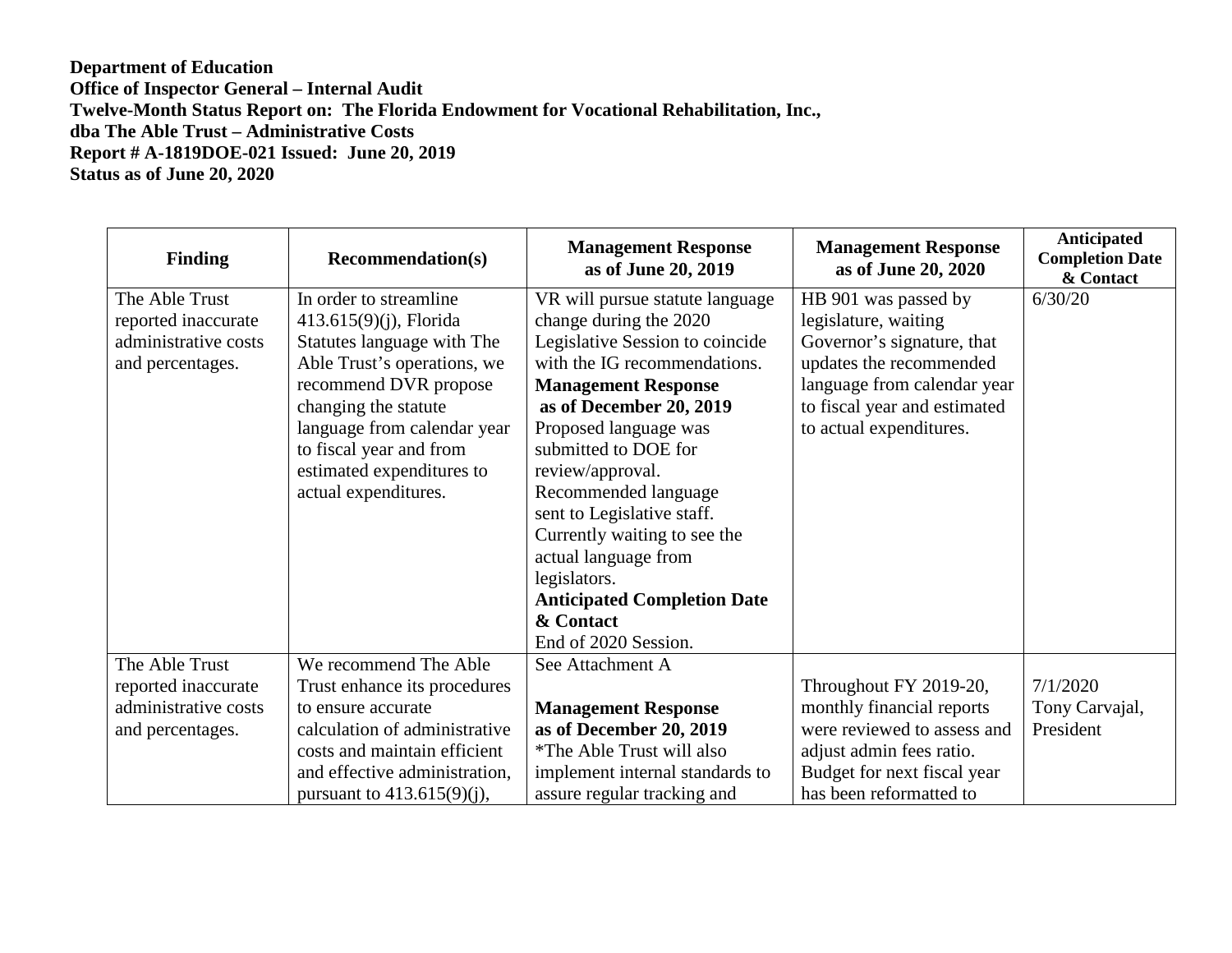## **Department of Education Office of Inspector General – Internal Audit Twelve-Month Status Report on: The Florida Endowment for Vocational Rehabilitation, Inc., dba The Able Trust – Administrative Costs Report # A-1819DOE-021 Issued: June 20, 2019 Status as of June 20, 2020**

| <b>Finding</b> | <b>Recommendation(s)</b>                                                                                                                                                                                                                                              | <b>Management Response</b><br>as of June 20, 2019                                                                                                                                                                                                                                                                              | <b>Management Response</b><br>as of June 20, 2020                                                                                                                                                                                                                                                                  | Anticipated<br><b>Completion Date</b><br>& Contact |
|----------------|-----------------------------------------------------------------------------------------------------------------------------------------------------------------------------------------------------------------------------------------------------------------------|--------------------------------------------------------------------------------------------------------------------------------------------------------------------------------------------------------------------------------------------------------------------------------------------------------------------------------|--------------------------------------------------------------------------------------------------------------------------------------------------------------------------------------------------------------------------------------------------------------------------------------------------------------------|----------------------------------------------------|
|                | Florida Statutes. We also<br>recommend The Able Trust<br>ensure administrative costs<br>are only paid from private<br>sources and up to 75% of<br>interest and earnings on the<br>endowment principal for FY<br>2018-2019 in accordance<br>with the Florida Statutes. | reporting of the administrative<br>costs cap and limits on use of<br>interest and earnings, to comply<br>with statutory limitations.<br>A review of current and historic<br>"sources and uses" of funds is<br>being conducted to properly<br>distinguish the various public                                                    | make it easier to clearly<br>identify and assess restricted<br>expenditures and calculate<br>ratios. New format to launch<br>1 July 2020 with the start of<br>next fiscal year.<br>Analysis of financials for<br>fiscal years 2010-2011 to                                                                         | Completed<br>12/23/2019                            |
|                |                                                                                                                                                                                                                                                                       | and private funds in The Able<br>Trust investment accounts and<br>their corresponding earnings so<br>that our Board can better ensure                                                                                                                                                                                          | present completed and used<br>to evaluate baselines and<br>trends across accounts.                                                                                                                                                                                                                                 | Tony Carvajal,<br>President                        |
|                |                                                                                                                                                                                                                                                                       | compliance with statutory limits<br>and project future needs.<br>*For fiscal year 2020-21, The<br>Able Trust will reformat its<br>financial reports to better<br>represent project costs and more<br>clearly identify administrative<br>costs and sources and uses of<br>funds throughout the year,<br>including the pro-rata. | As stated above, proposed<br>budget for fiscal year<br>7/1/2020 to 6/30/2021 has<br>been reformatted to make it<br>easier to quickly identify,<br>evaluate, and adjust<br>restricted expenditures and<br>administrative ratio. Budget<br>Proposal is pending final<br>review and approval by<br>Board and DVR. New | 7/1/2020<br>Tony Carvajal,<br>President            |